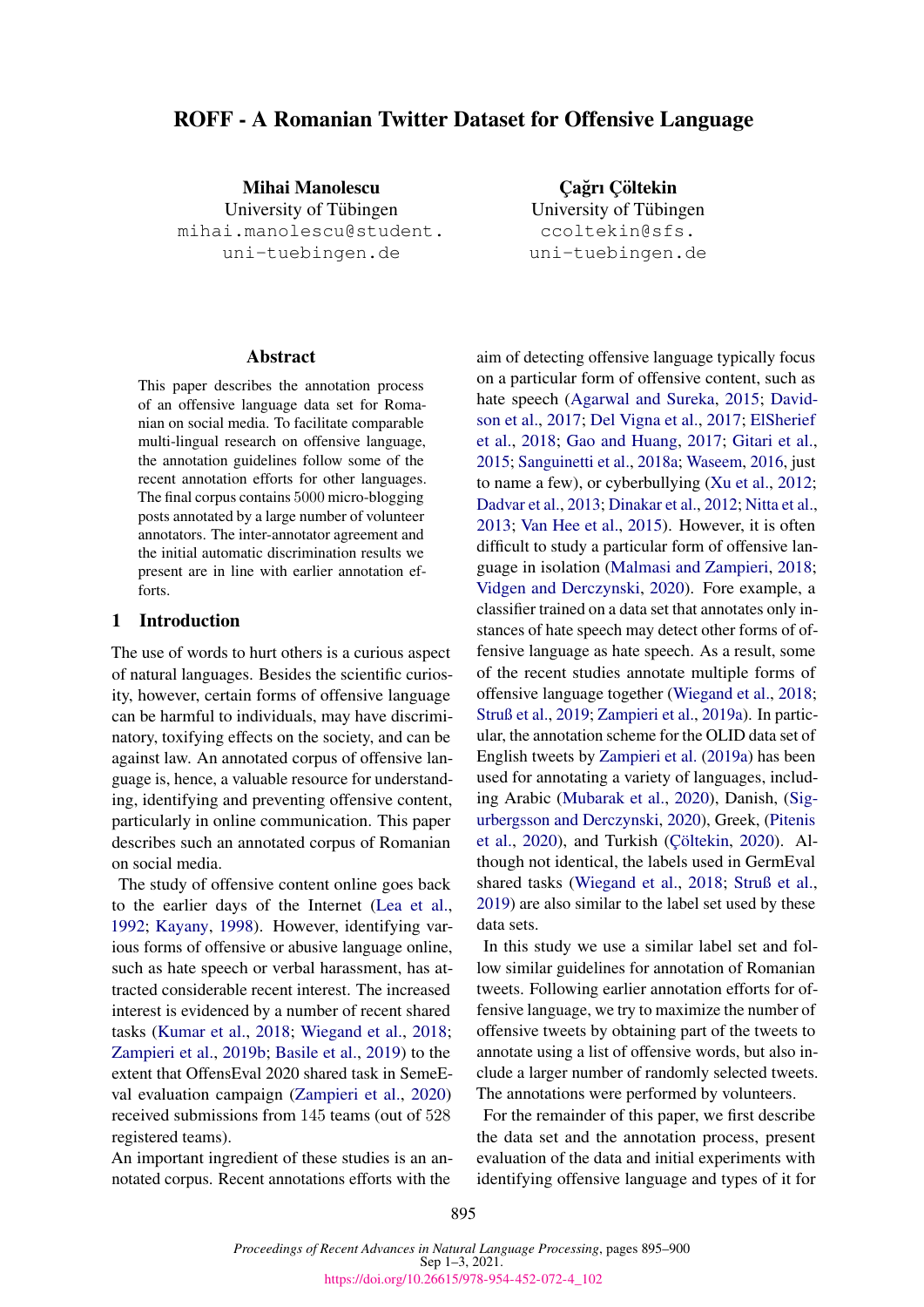the present data, and conclude with a brief discussion and outlook.

# 2 Dataset

This dataset, to our knowledge, is the first of its kind for Romanian. It includes tweets from a wide range of topics between the second and third week of March in 2020. Since COVID-19 has been one of the main topics of the year, the data in this dataset consists largely of opinions about the virus, but also includes political slur and day to day tweets. In the following subsections, we provide an overview of how the data was collected and the annotation guidelines and process.

# 2.1 Data collection

The tweets for this dataset were collected using the Twitter API. We use two strategies to collect tweets. Since most of the offensive language annotation effort goes into finding few offensive languages posts among many non-offensive ones, annotating a completely random tweets is a big undertaking. As a result, most annotation studies collect the data based on queries that maximize the number of offensive posts. We followed the same practice, and a list of offensive words or abbreviations in Romanian such as *dracu* 'hell', *măta* 'your mother' or *pula˘* 'dick' were used to collect approximately 1000 tweets. The number of offensive words used for this part of the task is 25. We complemented this list with tweets that were randomly sampled from the Twitter stream by querying 400 most frequent words based on the Romanian section of the Leipzig corpora [\(Quasthoff et al.,](#page-4-18) [2014\)](#page-4-18). This is a method used frequently, since the collected tweets can be seen as day to day life situations, without going to deep into a specific area, where multiple specific words are mentioned. We collected a total number of 15 000 full length tweets, from which we removed duplicates and promoted tweets. We also filtered the tweets based on the following criteria.

- Retweets were filtered out even if the original tweet was not part of the data set.
- Tweets with less than ten characters were filtered out.
- Any links inside of a tweet were removed.

After filtering, our data includes 820 tweets obtained through the query using offensive words, and we complemented the tweets to 5000 in total from the randomly obtained tweets.

### 2.2 Set of Labels

We follow the annotation scheme suggested by [Zampieri et al.](#page-5-8) [\(2019a\)](#page-5-8), and create a three-level annotation system. At first the annotator needs to decide whether a tweet is offensive or nonoffensive. Following this decision, if a tweet is marked as offensive, it needs to be decided if it is targeted or non-targeted. The final level of the process is to decide the target of an offensive targeted tweet. This category is split into three different target classes, *individual*, *group* and *other*. A *group* is defined by being part of an entity such as race, ethnicity, political interests or gender. If the target of the offense is an individual, or multiple individuals that do not fit into the group definition above, then the target needs to be marked as *individual*. Cases that do not fit any of the two categories, for example an event or an organization, are being labeled as *other*. Together with the full data set, the annotation guidelines are published at <https://github.com/guzimanis/ROFF>. Although the relation is not necessarily a one-toone relation, the offensive expressions that target a group are likely candidates for hate speech, while offensive statements that target individuals are likely to correlate with instances of cyberbullying or harassment. This set of labels does not cover every possible aspect of offensive language, For example, it may be interesting to annotate aspects of offensive language, like the aggressiveness [\(Basile et al.,](#page-4-3) [2019\)](#page-4-3) or the strength of the offense [\(Sanguinetti et al.,](#page-5-10) [2018b\)](#page-5-10). However, for simplicity and compatibility with a wider set of earlier annotation projects, our choice is limited to the label set defined above. $<sup>1</sup>$  $<sup>1</sup>$  $<sup>1</sup>$ </sup>

# 2.3 Annotation Process and Data Analysis

The annotators were recruited from the author's contacts. All 33 annotators are native speakers of Romanian and have at least a high school degree or higher. Annotators volunteered for this project and did not get any benefits. The age of the annotators ranges between 18 and 55 years and the experience of using Twitter as a platform is between zero and 2 to 3 times weekly. It is worth mentioning that some annotators live outside Romania and can therefore have a different perception of

<span id="page-1-0"></span><sup>&</sup>lt;sup>1</sup>The task involves a fair degree of subjectiveness. Different people have different interpretations of what is offensive. The additional aspects of the offensive language also tend to include more subjectivity, and lower inter-annotator agreement as reported in these studies.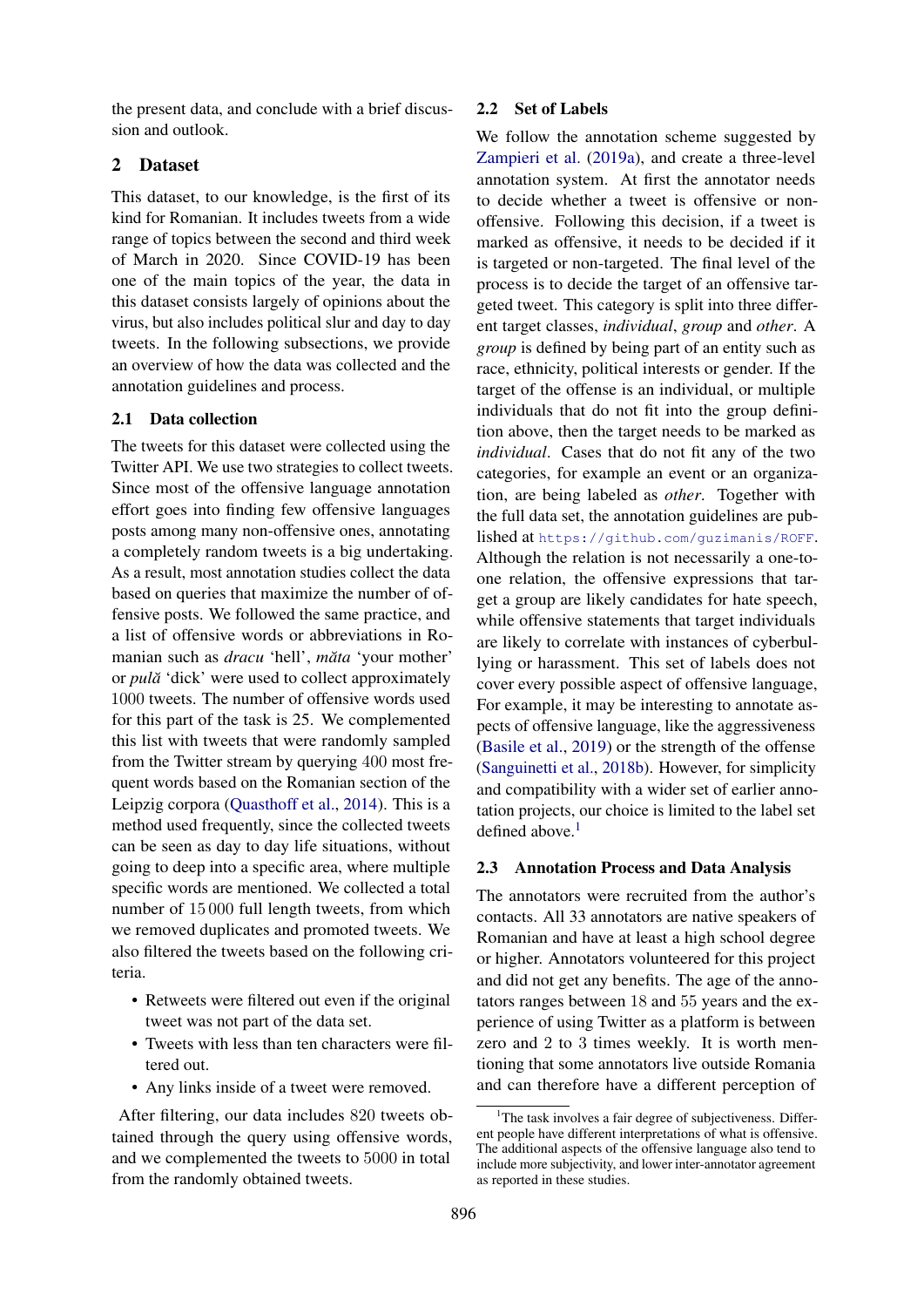offensiveness of a tweet. The annotators received clear instructions on how to perform the annotation and were asked to annotate 50 example tweets, before being handed the proper data. The initial annotations are reviewed by the authors and the annotation guidelines were revised to resolve some of the potential ambiguities in the initial guidelines that resulted in high disagreement.

All 5000 tweets in our sample were annotated by at least one annotator, and 2100 of the tweets received annotations from two annotators. We report the inter-annotator agreement on these 2100 doubly-annotated tweets. The agreement for the first level annotation (is the tweet offensive or not?) is 86.70 % (Cohen's Kappa  $\kappa = 0.52$ ), for the second level (is the tweet targeted or not?) 58.30 %  $(\kappa = 0.17)$  and for the third level (who is the target of the tweet?)  $43.20\%$  ( $\kappa = 0.20$ ). Cohen's Kappa shows that there is a moderate agreement between the annotators when looking at a tweet and deciding if it is offensive or not. Presumably due to subjectivity of the task, and differences in annotation instructions, the reported annotator agreement on similar tasks vary considerably. As a reference, the study that forms the basis of our annotation scheme [\(Zampieri et al.,](#page-5-8) [2019a\)](#page-5-8) report a raw agreement rate of  $60\%$ . The agreement on further levels of annotation is lower. The metrics and scores reported in earlier literature vary considerably. However, the low agreement is a known problem for this task [\(Vidgen and Derczynski,](#page-5-6) [2020\)](#page-5-6).

The difficulty of this task can be observed in (1). The annotators disagreed on this example. Since most of the sentences that include foul language are due to the subjective judgment of each annotator, it is open to argument whether examples like these are offensive or not.

(1) *@sopeprotector lol am si eu ham din asta e al dracu de tampit tho il port cateodata*

*@sopeprotector lol I have a harness from this too, it's damn stupid, I wear it sometimes*

The second level of annotation is to decide if a tweet is targeted or not. For example, (2) was marked as targeted by one annotator but untargeted by the other. There is no clear answer that can be applied to each sentence, hence, there are many discrepancies between the annotators on this level.

(2) *@FIFAMobiledaily in pula cu satelitul ca trebuie sa ma duc la munca*

*@FIFAMobiledaily In the cock with the satellite that I have to go to work*

The most complicated part of the annotation was to decide which target the tweet has. Here the annotators had different answers in many cases, hence there the highest disagreement between the annotators is for this annotation level. Most of the time it is difficult to recognize the target directly, since it is not always directly mentioned in the tweet. As can be seen in (3), 'those' and 'TV guys' are possible targets of the tweet.

(3) *Ce plm au astia de la TV impotriva ˘ astora ˘ care vand chestii mai rare? ˆ*

*What the fuck do these TV guys have against those who sell weirder stuff?*

One of the annotators decided that this tweet is targeted towards an individual and the other chose the label *OTH*, since it is not clear enough which target it is. This confusion can be explained by the lack of context for these tweets. Since each tweet is being handled individually, the annotators often do not have a certain feeling for the context of the tweet. In general, some tweets can be seen as offensive without context, others need the context to be correctly annotated.

For doubly-annotated texts, the conflicts were resolved by the authors. Resolution action favored the offensive label in most cases. The final data set consists of 5000 tweets, from which 924 were labeled as offensive  $(18.48\%)$  and  $4076$  tweets as non-offensive. The detailed label distribution is presented in Table [1.](#page-2-0) All except one of the 820 tweets obtained by querying offensive words were

<span id="page-2-0"></span>

| label         | count | percent |
|---------------|-------|---------|
| non-offensive | 4076  | 81.52   |
| offensive     | 924   | 18.48   |
| not targeted  | 185   | 20.02   |
| targeted      | 739   | 79.98   |
| group         | 176   | 23.82   |
| individual    | 413   | 55.89   |
| other         | 150   | 20.30   |

Table 1: The distribution of the labels in the final data set. The percentages represents percentage of the label within its parent category (e.g., 23.82 % of the *targeted* tweets have target 'group').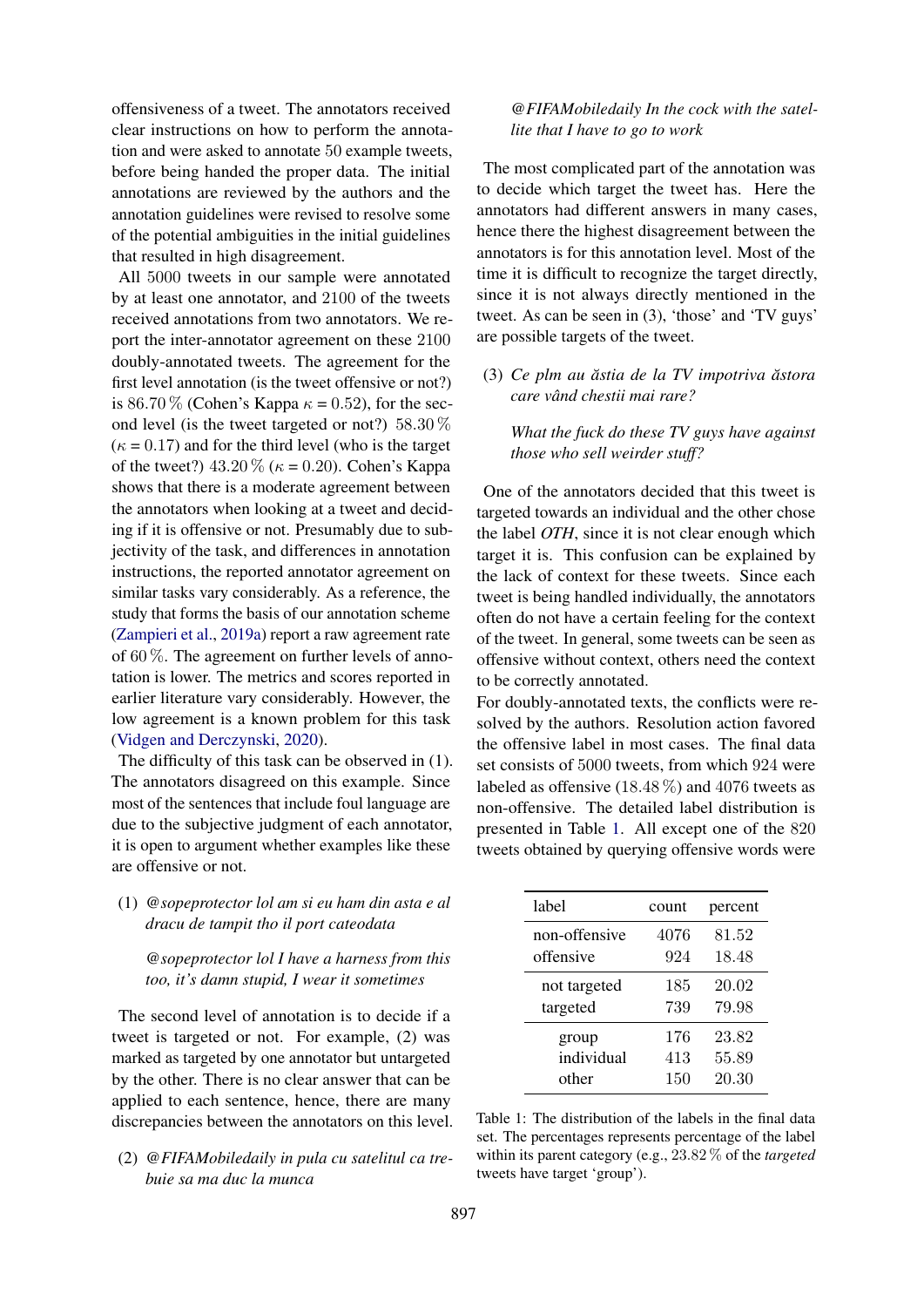annotated as offensive, while only 3.47 % of the random tweets got an offensive label in the final annotation.[2](#page-3-0)

#### 3 Classification Experiments

In this section, we report initial classification results on the data set. Since we use a 'closed experiment' setup without any external information or data augmentation, the results can be improved. However, we believe the classification scores presented here can serve as a strong baseline.

Following OffensEval shared tasks [\(Zampieri](#page-5-1) [et al.,](#page-5-1) [2019b,](#page-5-1) [2020\)](#page-5-2), we present results of three separate tasks. The first task, *task 1*, is identifying whether a given post is offensive or not. In *task 2*, we aim to identify whether an offensive tweet is targeted or not. Finally, *task 3* is about classifying the target of a targeted offensive tweet.

For all tasks, we use an LSTM-based classifier. The model uses words (tokenized using regular expressions) as input. The model first embeds the words in an embedding space of 64 dimensions. The embeddings are initialized randomly, and only learned during training. The embeddings are passed to a single left-to-right LSTM layer with 64 units and followed by a dropout rate of 0.10. The representation built by the LSTM layer at the final time step is passed to a fully-connected classification layer with a sigmoid or softmax activation depending on the task. Model was trained on 50 epochs with the Adam optimizer and cross-entropy loss function. The implementation uses Python Keras library [\(Chollet et al.,](#page-4-19) [2015\)](#page-4-19).

The results for all three tasks were presented in Table [2.](#page-3-1) The scores are similar to the earlier results obtained for other languages on similar data sets. For example the best macro-averaged F1 score reported in the OffensEval 2019 shared task for En-

<span id="page-3-0"></span> $2$ This means that to obtain the same amount of offensive tweets, we would need to annotate more than 25 000 randomly sampled tweets.

<span id="page-3-1"></span>

| Task   | Precision | Recall | F1 Score |
|--------|-----------|--------|----------|
| Task 1 | 0.91      | 0.88   | 0.87     |
| Task 2 | 0.89      | 0.88   | 0.86     |
| Task 3 | 0.49      | 0.48   | 0.47     |

Table 2: Results of all three classification tasks. For compatibility with earlier reports in the literature, all scores are macro averaged.

glish are 82.90, 75.50 and 66.00 for tasks 1, 2 and 3 respectively.

Not surprisingly, the model's performance on detecting offensive language is better than detecting whether an offensive text targeted or not, which, in turn, is better than the 3-way classification of targeted texts to respective target groups. A reason for the low score on target classification is due to the fact that the label OTH is not clearly defined, since it can be used for various targets, e.g., events or organizations, and can therefore be often confused with other target groups.

#### 4 Conclusion & Future Work

We presented a manually annotated corpus of Romanian offensive language on Twitter. Our annotation scheme is compatible with a number of recent offensive language annotation projects for other languages. As a result, the corpus is suitable for multi-lingual and cross-lingual research on analysis or detection of offensive language.

Overall, the inter-annotator agreement and initial machine learning experiments on the data yield similar results with earlier studies on offensive language. Although similar to the earlier studies, the offensive language detection results can definitely be improved using external resources, such as by using word embeddings, or by fine-tuning large pre-trained language models on this data. Furthermore, the uniform annotation scheme with other languages may allow cross-lingual transfer through translation and/or use of cross-lingual, shared word or sentence representations.

Although the data set created in this study comparable to many of the other data sets presented in the field (see [Vidgen and Derczynski](#page-5-6) [\(2020\)](#page-5-6) for a recent review), an obvious direction for future research is to increase the size and diversity of the data.

Most earlier data sets are either annotated by experts, or through crowd sourcing. In this study, we chose to rely on volunteers. Even though this is a common practice for finding participants for experiments in many fields, it is not common in annotation projects. Even though we did not use any gamification or other means to attract annotators, we received annotations from over 30 annotators. The present method can be applied where a crowd annotation is possible, and potentially result in a higher quality in comparison to the crowd sourcing. An interesting direction for future research is to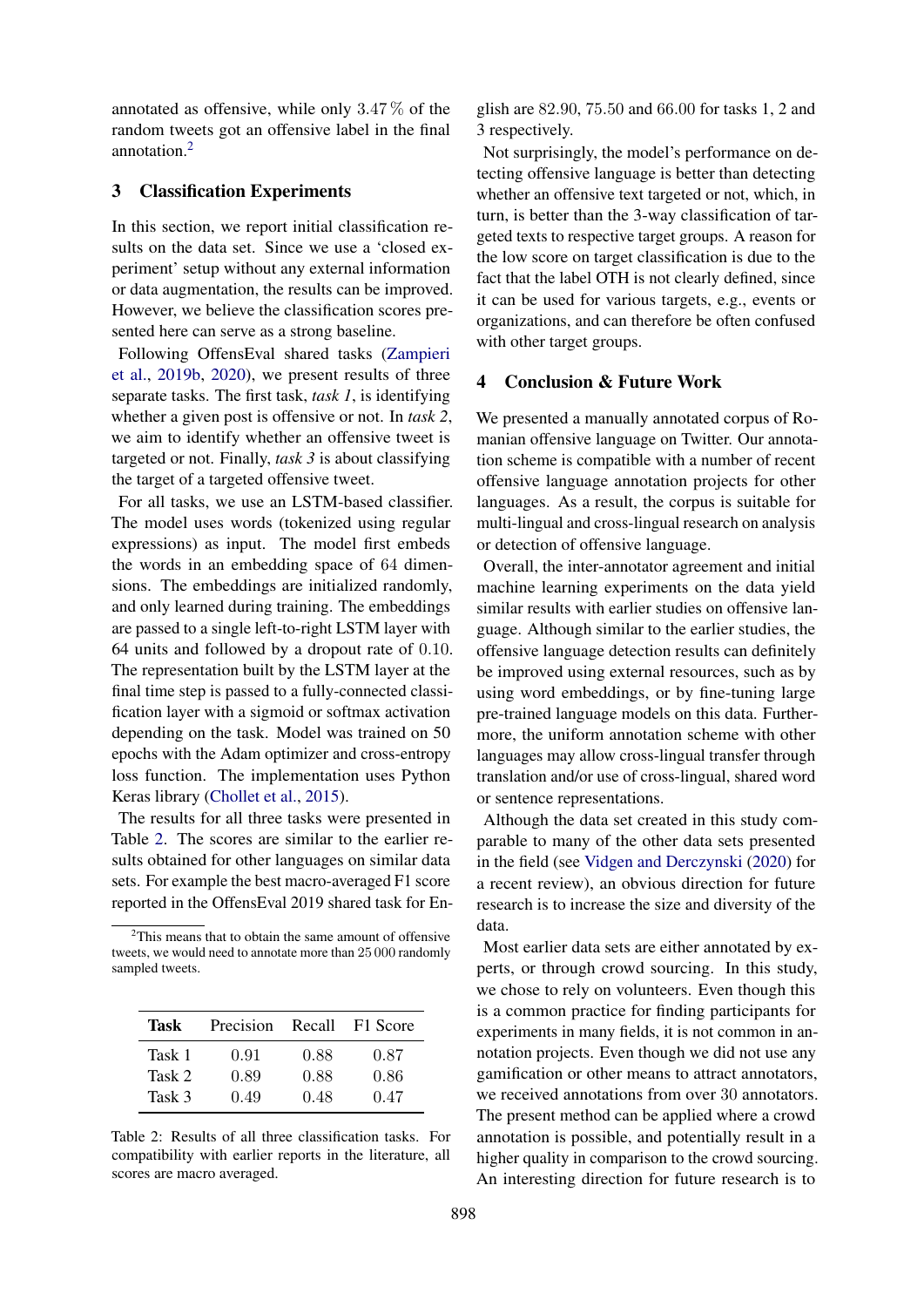compare the quality of the data obtained through different methods of recruiting annotators.

### Acknowledgements

We would like to thank every annotator who participated in this project and invested some of their time.

## References

<span id="page-4-4"></span>Swati Agarwal and Ashish Sureka. 2015. Using KNN and SVM based one-class classifier for detecting online radicalization on Twitter. In *International Conference on Distributed Computing and Internet Technology*, pages 431–442. Springer.

<span id="page-4-3"></span>Valerio Basile, Cristina Bosco, Elisabetta Fersini, Debora Nozza, Viviana Patti, Francisco Manuel Rangel Pardo, Paolo Rosso, and Manuela Sanguinetti. 2019. [SemEval-2019 task 5: Multilingual detection of](https://doi.org/10.18653/v1/S19-2007) [hate speech against immigrants and women in Twitter.](https://doi.org/10.18653/v1/S19-2007) In *Proceedings of the 13th International Workshop on Semantic Evaluation*, pages 54–63, Minneapolis, Minnesota, USA. Association for Computational Linguistics.

- <span id="page-4-17"></span>Çağrı Çöltekin. 2020. A corpus of Turkish offensive language on social media. In *Proceedings of the 12th International Conference on Language Resources and Evaluation*, pages 6174–6184. ELRA.
- <span id="page-4-19"></span>François Chollet et al. 2015. Keras. [https://keras.](https://keras.io) [io](https://keras.io).
- <span id="page-4-11"></span>Maral Dadvar, Dolf Trieschnigg, Roeland Ordelman, and Franciska de Jong. 2013. Improving cyberbullying detection with user context. In *European Conference on Information Retrieval*, pages 693–696. Springer.
- <span id="page-4-5"></span>Thomas Davidson, Dana Warmsley, Michael Macy, and Ingmar Weber. 2017. Automated hate speech detection and the problem of offensive language. In *Eleventh international AAAI conference on web and social media*, pages 512–515.
- <span id="page-4-6"></span>Fabio Del Vigna, Andrea Cimino, Felice Dell'Orletta, Marinella Petrocchi, and Maurizio Tesconi. 2017. Hate me, hate me not: Hate speech detection on Facebook. In *Proceedings of the First Italian Conference on Cybersecurity (ITASEC17)*.
- <span id="page-4-12"></span>Karthik Dinakar, Birago Jones, Catherine Havasi, Henry Lieberman, and Rosalind Picard. 2012. Common sense reasoning for detection, prevention, and mitigation of cyberbullying. *ACM Transactions on Interactive Intelligent Systems (TiiS)*, 2(3):18.
- <span id="page-4-7"></span>Mai ElSherief, Vivek Kulkarni, Dana Nguyen, William Yang Wang, and Elizabeth Belding. 2018. Hate lingo: A target-based linguistic analysis of hate speech in social media. In *Twelfth International AAAI Conference on Web and Social Media*.
- <span id="page-4-8"></span>Lei Gao and Ruihong Huang. 2017. [Detecting online](https://doi.org/10.26615/978-954-452-049-6_036) [hate speech using context aware models.](https://doi.org/10.26615/978-954-452-049-6_036) In *Proceedings of the International Conference Recent Advances in Natural Language Processing, RANLP 2017*, pages 260–266, Varna, Bulgaria. INCOMA Ltd.
- <span id="page-4-9"></span>Njagi Dennis Gitari, Zhang Zuping, Hanyurwimfura Damien, and Jun Long. 2015. A lexicon-based approach for hate speech detection. *International Journal of Multimedia and Ubiquitous Engineering*, 10(4):215–230.
- <span id="page-4-1"></span>Joseph M Kayany. 1998. Contexts of uninhibited online behavior: Flaming in social newsgroups on Usenet. *Journal of the American Society for Information Science*, 49(12):1135–1141.
- <span id="page-4-2"></span>Ritesh Kumar, Atul Kr. Ojha, Shervin Malmasi, and Marcos Zampieri. 2018. [Benchmarking aggression](https://www.aclweb.org/anthology/W18-4401) [identification in social media.](https://www.aclweb.org/anthology/W18-4401) In *Proceedings of the First Workshop on Trolling, Aggression and Cyberbullying (TRAC-2018)*, pages 1–11, Santa Fe, New Mexico, USA. Association for Computational Linguistics.
- <span id="page-4-0"></span>Martin Lea, Tim O'Shea, Pat Fung, and Russell Spears. 1992. *'Flaming'in computer-mediated communication: Observations, explanations, implications.*, pages 89–112. Harvester Wheatsheaf.
- <span id="page-4-14"></span>Shervin Malmasi and Marcos Zampieri. 2018. Challenges in discriminating profanity from hate speech. *Journal of Experimental & Theoretical Artificial Intelligence*, 30(2):187–202.
- <span id="page-4-15"></span>Hamdy Mubarak, Ammar Rashed, Kareem Darwish, Younes Samih, and Ahmed Abdelali. 2020. Arabic offensive language on Twitter: Analysis and experiments. *arXiv preprint arXiv:2004.02192*.
- <span id="page-4-13"></span>Taisei Nitta, Fumito Masui, Michal Ptaszynski, Yasutomo Kimura, Rafal Rzepka, and Kenji Araki. 2013. [Detecting cyberbullying entries on informal school](https://www.aclweb.org/anthology/I13-1066) [websites based on category relevance maximization.](https://www.aclweb.org/anthology/I13-1066) In *Proceedings of the Sixth International Joint Conference on Natural Language Processing*, pages 579– 586, Nagoya, Japan. Asian Federation of Natural Language Processing.
- <span id="page-4-16"></span>Zeses Pitenis, Marcos Zampieri, and Tharindu Ranasinghe. 2020. Offensive language identification in Greek. In *Proceedings of the 12th Language Resources and Evaluation Conference*. ELRA.
- <span id="page-4-18"></span>Uwe Quasthoff, Dirk Goldhahn, and Thomas Eckart. 2014. *[Building Large Resources for Text Mining:](https://doi.org/10.1007/978-3-319-12655-5_1) [The Leipzig Corpora Collection](https://doi.org/10.1007/978-3-319-12655-5_1)*, Theory and Applications of Natural Language Processing, pages 3–24. Springer.
- <span id="page-4-10"></span>Manuela Sanguinetti, Fabio Poletto, Cristina Bosco, Viviana Patti, and Marco Stranisci. 2018a. [An Italian](https://www.aclweb.org/anthology/L18-1443) [Twitter corpus of hate speech against immigrants.](https://www.aclweb.org/anthology/L18-1443) In *Proceedings of the Eleventh International Conference on Language Resources and Evaluation (LREC 2018)*, Miyazaki, Japan. European Languages Resources Association (ELRA).